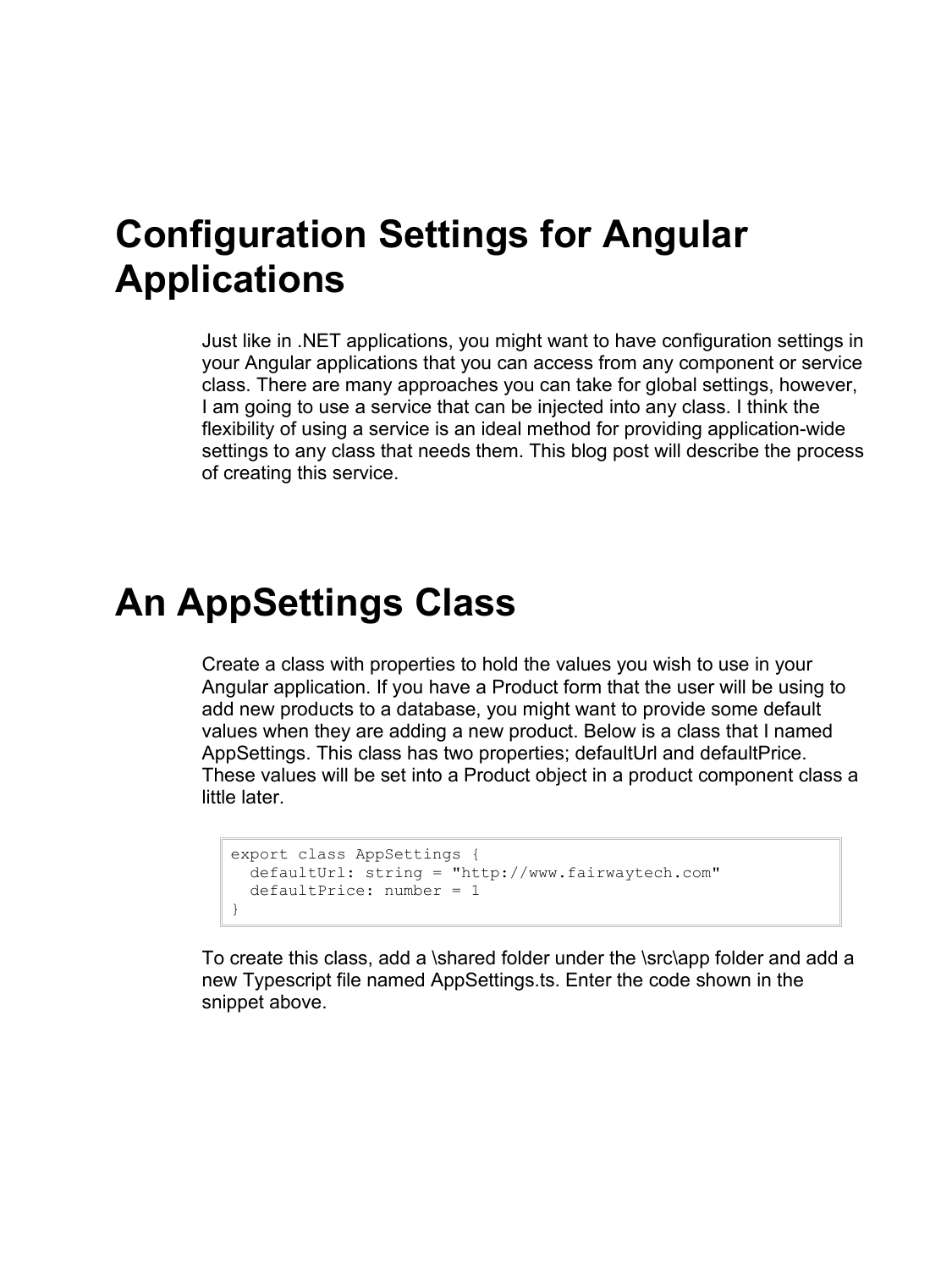### **An AppSettingsService Class**

It is now time to create a service class to return an instance of the AppSettings class. Add a new Typescript file under the \shared folder named AppSettingsService.ts. Add the code shown below.

```
import { Injectable } from '@angular/core';
import { Observable } from 'rxjs/Observable';
import 'rxjs/add/observable/of';
import { AppSettings } from "./appsettings";
@Injectable()
export class AppSettingsService {
  getSettings(): Observable<AppSettings> {
    let settings = new AppSettings();
     return Observable.of<AppSettings>(settings);
   }
}
```
This service class is fairly standard as far as service classes go. In the getSettings() method you create a new instance of the AppSettings class and return that object from this service. The main reason I create a service here is to provide the flexibility to change the implementation of how I retrieve the settings later. For example, I might choose to read the settings from a JSON file, or I might even make a Web API call to get the settings. Any method that calls this service will always make the same call regardless of where those settings are stored. The calling methods don't know if the implementation changes, they still receive the same settings class.

# **Using the AppSettingsService Class**

To retrieve the settings from this service class, import the AppSettings and AppSettingsService classes in your component.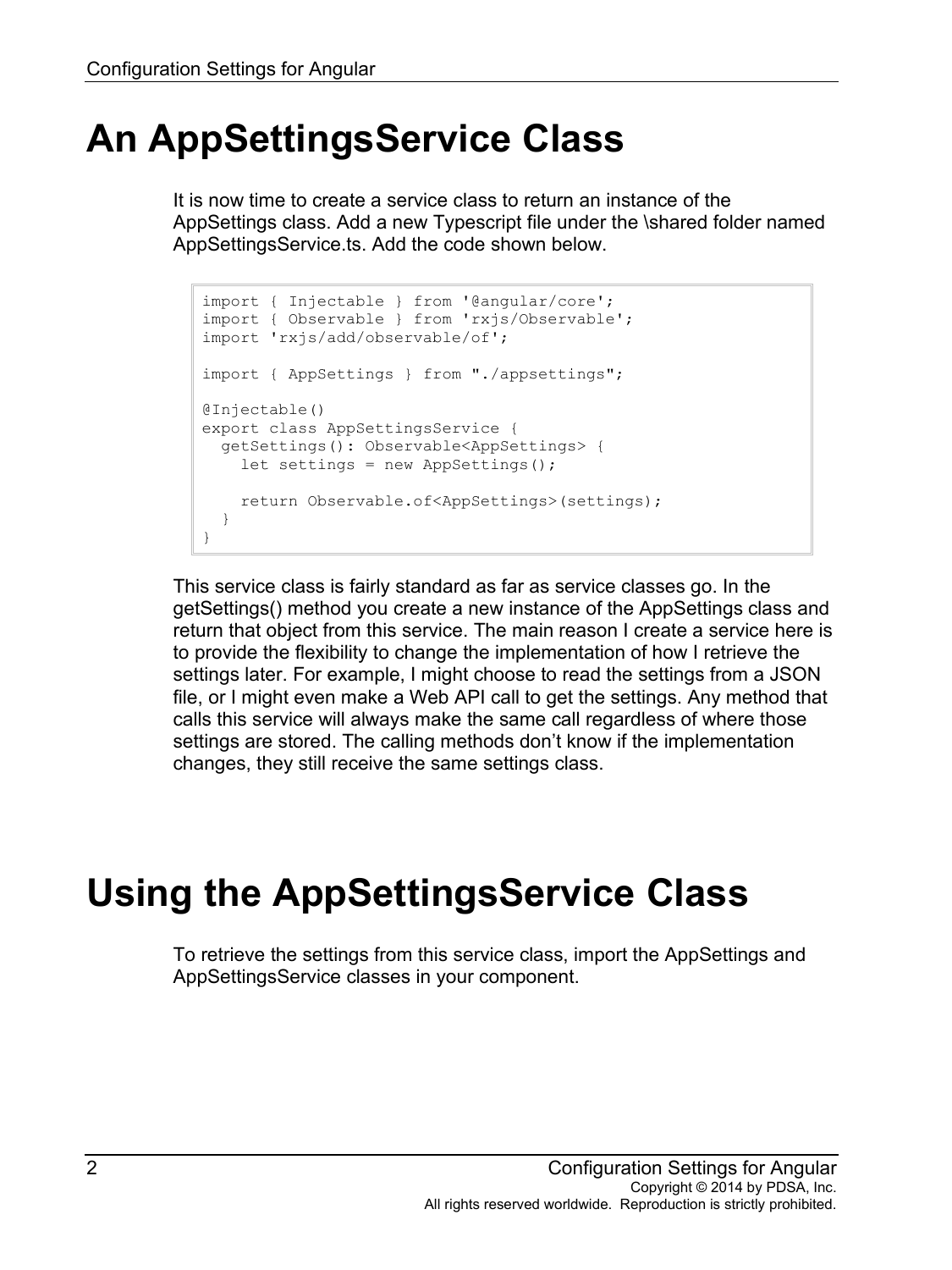```
import { AppSettings }
 from '../shared/appsettings';
import { AppSettingsService }
   from '../shared/appsettings.service';
```
Add the AppSettingsService to the constructor to tell Angular to inject the service into this class. Create a private property in your class to hold the settings retrieved from the getSettings() method. In the ngOnInit() method make the call to the getSettings() method using the subscribe method. The subscribe method has three parameters you can pass; a success function, an error function, and a completed function. In the success function set the result returned to the settings property. In this sample, I am ignoring the error. In the completed function, I create a new instance of the Product object and assign the price and url properties to the defaults returned in the settings object. The Product object is bound to field on my detail page as shown in Figure 1.

```
export class ProductDetailComponent implements OnInit {
  constructor(
    private appSettingsService: AppSettingsService) {
   }
  product: Product;
  private settings: AppSettings;
  ngOnInit(): void {
     this.appSettingsService.getSettings()
      .subscribe(settings \Rightarrow this.settings = settings,
         () \Rightarrow null,
         () \Rightarrowthis.product = new Product();
           this.product.price = this.settings.defaultPrice;
           this.product.url = this.settings.defaultUrl;
         });
   }
}
```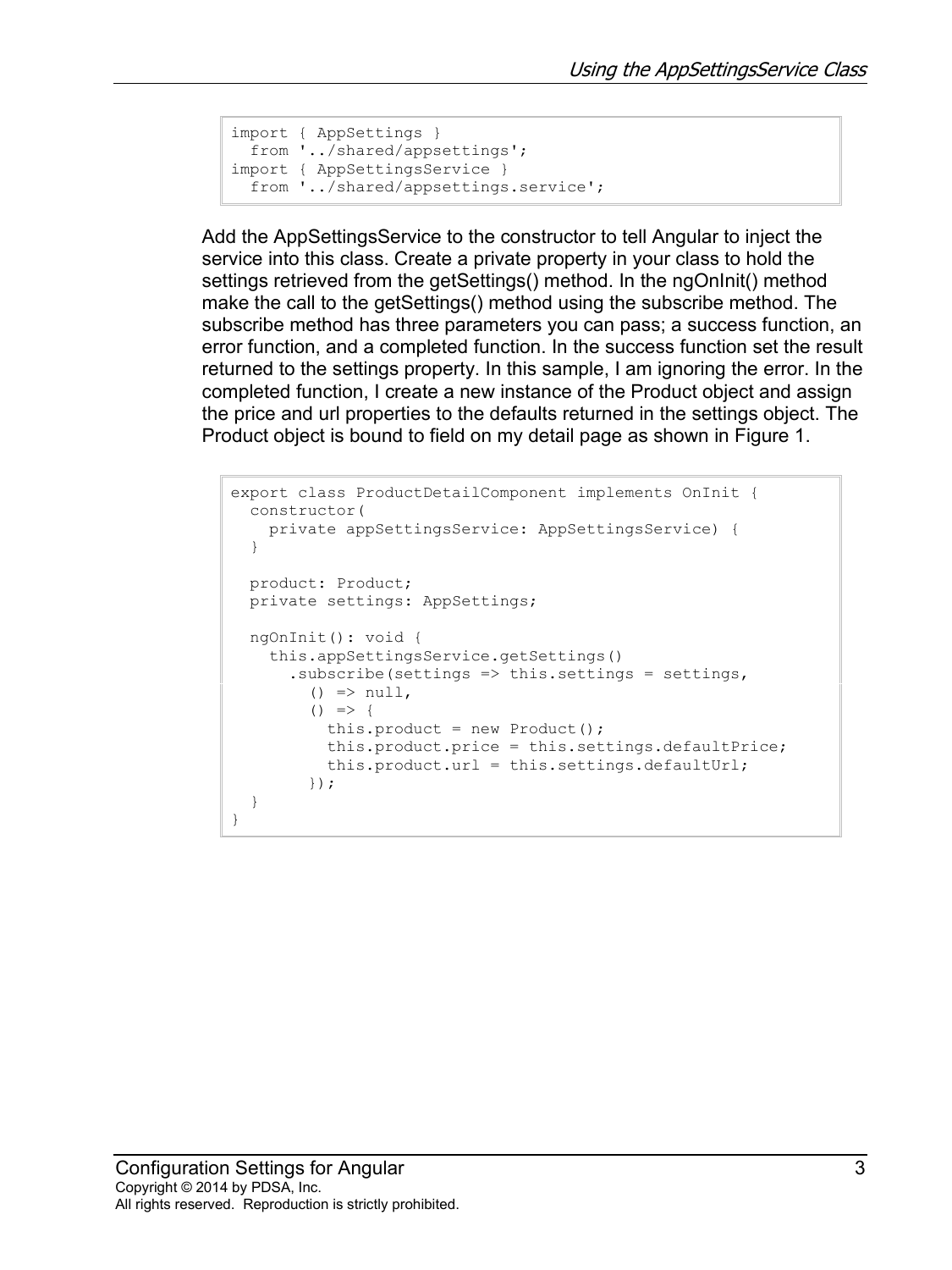|                    | $\bigcirc$ http://localhost:8301/: $\bigcirc \bigcirc$ + $\bigcirc$ | Product Sample Using X |       | ×<br>ín |
|--------------------|---------------------------------------------------------------------|------------------------|-------|---------|
|                    | <b>Settings Sample</b>                                              |                        |       |         |
| Product Name:      |                                                                     |                        |       |         |
| Introduction Date: |                                                                     |                        |       |         |
| Price:             |                                                                     |                        |       |         |
| URL:               | http://www.fairwaytech.co                                           |                        |       |         |
| Cancel<br>Save     |                                                                     |                        |       |         |
|                    |                                                                     |                        |       |         |
|                    |                                                                     |                        |       |         |
|                    |                                                                     |                        | 4120% |         |

Figure 1: The Price and URL fields are filled in with defaults from the AppSettings class.

# **Get Settings from a JSON File**

Instead of hard-coding the settings values, let's put those settings into a JSON file. Create a folder called \assets under the \src\app folder. Add a JSON file named appsettings.json. Add the following into this file.

```
{
  "defaultUrl": "http://angular.io",
   "defaultPrice": 2
}
```
Change the AppSettingsService class to read from this file. Import the Http and Response classes from @angular/http. Import the ReactiveJS operators map and catch, and the observable, throw. Modify the getSettings() method to call the http.get() method, passing in the path to the JSON file you created. I use a function named extractData() to extract the response returned from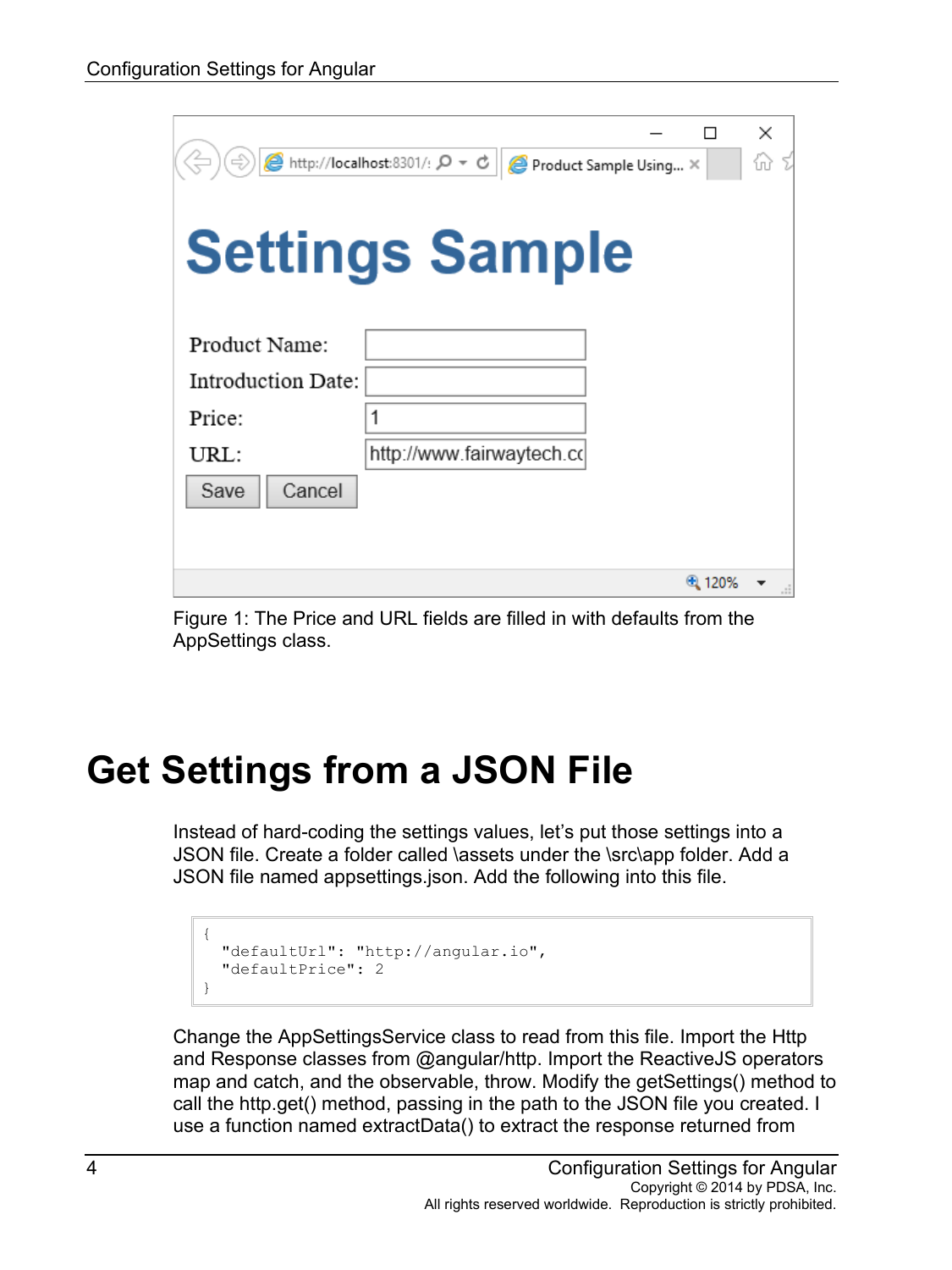calling the map() function. I also created a handleErrors() method to handle any exceptions.

```
import { Injectable } from '@angular/core';
import { Http, Response } from '@angular/http';
import { Observable } from 'rxjs/Observable';
import 'rxjs/add/operator/map';
import 'rxjs/add/operator/catch';
import 'rxjs/add/observable/throw';
import { AppSettings } from "./appsettings";
@Injectable()
export class AppSettingsService {
  constructor(private http: Http) {
 }
   getSettings(): Observable<AppSettings> { 
    return this.http.get("/src/app/assets/appsettings.json")
       .map(this.extractData)
       .catch(this.handleErrors);
   }
  private extractData(res: Response) {
   let body = res.jpg return body || {};
   }
  private handleErrors(error: any): Observable<any> {
     console.error('An error occurred', error);
     return Observable.throw(error.message || error);
  }
}
```
If you don't already have it, you need to import the HttpModule from @angular/http in your app.module.ts file. Add the HttpModule to the imports property in the @NgModule() decorator function.

#### **Summary**

In this blog post you learned an approach for handling application-wide settings for Angular applications. A service approach is the most flexible approach to providing settings to any other class in your application. You can choose to store your settings in a class, in an external JSON file, or you can even make a call to a Web API to retrieve the values. The consumers of your